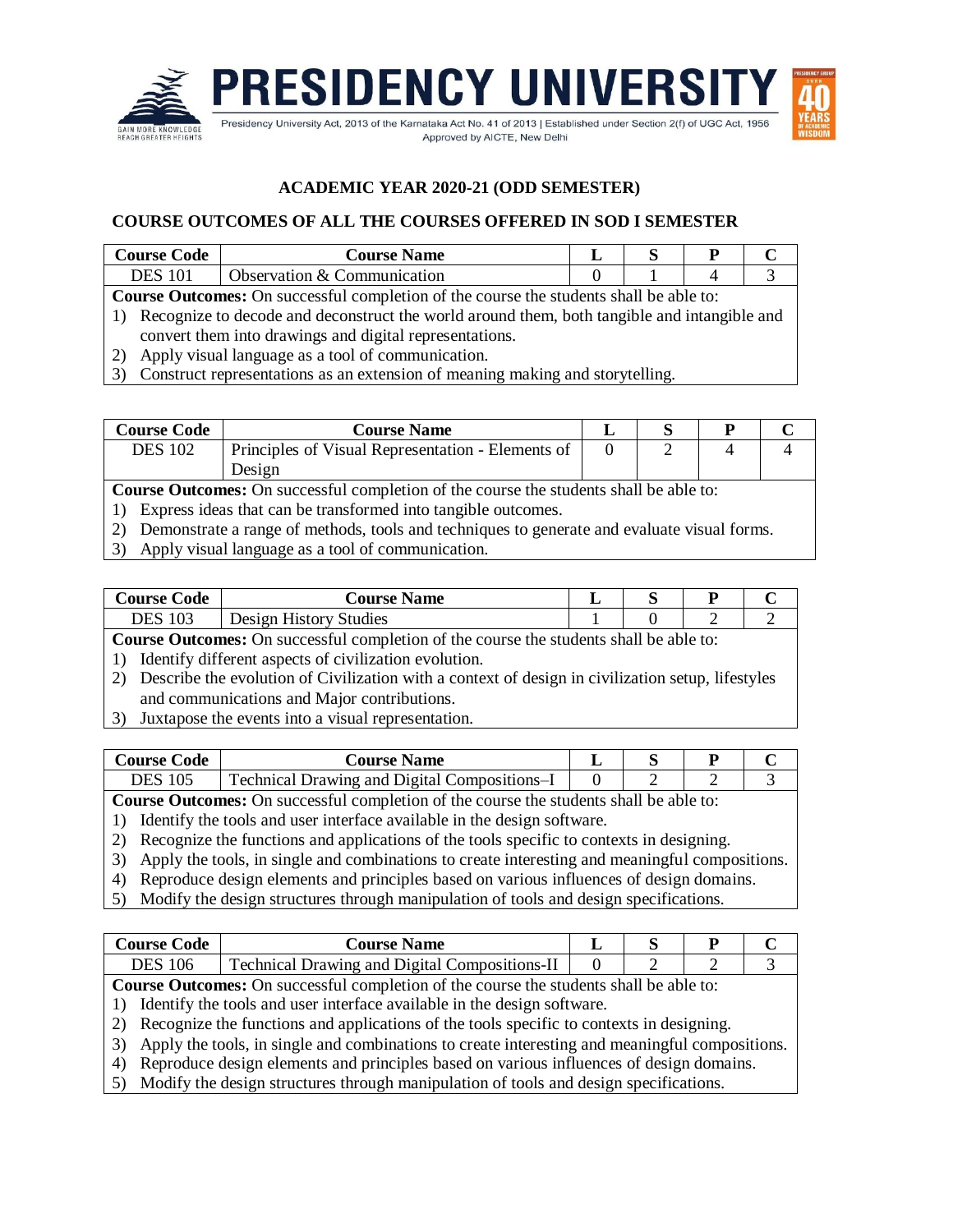## **COURSE OUTCOMES OF ALL THE COURSES OFFERED IN SOD III SEMESTER**

| <b>Course Code</b>                                                                           | <b>Course Name</b>                                                          |  |  |  |  |  |
|----------------------------------------------------------------------------------------------|-----------------------------------------------------------------------------|--|--|--|--|--|
| <b>BCD 201</b>                                                                               | Visual Design - 1                                                           |  |  |  |  |  |
| <b>Course Outcomes:</b> On successful completion of the course the students will be able to: |                                                                             |  |  |  |  |  |
|                                                                                              | 1) Identify and define various terminologies associated with visual design. |  |  |  |  |  |
| 2) Compare and examine the different approaches towards visual design elements.              |                                                                             |  |  |  |  |  |

3) Design various complex and meta patterns.

| Course Code | <b>Course Name</b>                      |  |  |
|-------------|-----------------------------------------|--|--|
| 202<br>BCD  | $- - -$<br>Art and Design<br>History of |  |  |

**Course Outcomes:** On successful completion of the course the students will be able to:

- 1) Discuss the history and relevance of development in design from ancient civilizations.
- 2) Develop historical, cultural, social and economic sense in the aesthetics of art and their design interpretations.
- 3) Compare and contrast various techniques and movements associated with various prominent artworks across the world.
- 4) Analyze the techniques in body of work of various global artists.

| €ode<br>course C | <b>Course Name</b>             |  |  |
|------------------|--------------------------------|--|--|
| <b>BCD 203</b>   | <b>Basics of Communication</b> |  |  |

**Course Outcomes:** On successful completion of the course the students will be able to:

1) Paraphrase and identify communication process across various communication mediums.

- 2) Identify and list the various component of message design.
- 3) Interpret dynamics of various communication medium.

| <b>Course Code</b>                                                                                                | <b>Course Name</b>                                                                           |  |  | Р |  |  |  |  |
|-------------------------------------------------------------------------------------------------------------------|----------------------------------------------------------------------------------------------|--|--|---|--|--|--|--|
| <b>BCD 204</b>                                                                                                    | Typography                                                                                   |  |  | 4 |  |  |  |  |
|                                                                                                                   | <b>Course Outcomes:</b> On successful completion of the course the students will be able to: |  |  |   |  |  |  |  |
|                                                                                                                   | 1) Identify and define the influence of typography on visual perception.                     |  |  |   |  |  |  |  |
|                                                                                                                   | 2) Analyze the various type forms and their derivatives and reconstruct them.                |  |  |   |  |  |  |  |
| Develop variations in grid structures to create various type forms through explorative research<br>3 <sup>)</sup> |                                                                                              |  |  |   |  |  |  |  |
| work.                                                                                                             |                                                                                              |  |  |   |  |  |  |  |

| course (<br>ode | <b>Course Name</b>                    |  |   |  |
|-----------------|---------------------------------------|--|---|--|
| 205<br>BFD      | .<br>Narrative<br>and<br>Storytelling |  | - |  |

**Course Outcomes:** On successful completion of the course the students will be able to:

1) Identify storytelling models

2) Associate narrative styles and theories to different type of communication medium.

3) Use the storytelling technique for creating pragmatic communication approach alternatives.

| <b>Course Code</b>                                                            | <b>Course Name</b>                                                                           |  |  |  |  |  |  |
|-------------------------------------------------------------------------------|----------------------------------------------------------------------------------------------|--|--|--|--|--|--|
| <b>BFD 206</b>                                                                | Visual Merchandising                                                                         |  |  |  |  |  |  |
|                                                                               | <b>Course Outcomes:</b> On successful completion of the course the students will be able to: |  |  |  |  |  |  |
|                                                                               | 1) Identify the elements and principles of visual merchandising.                             |  |  |  |  |  |  |
| <sup>2)</sup>                                                                 | Recognize different visual merchandising concepts.                                           |  |  |  |  |  |  |
| Design and develop VM concepts to suit different formats of businesses.<br>3) |                                                                                              |  |  |  |  |  |  |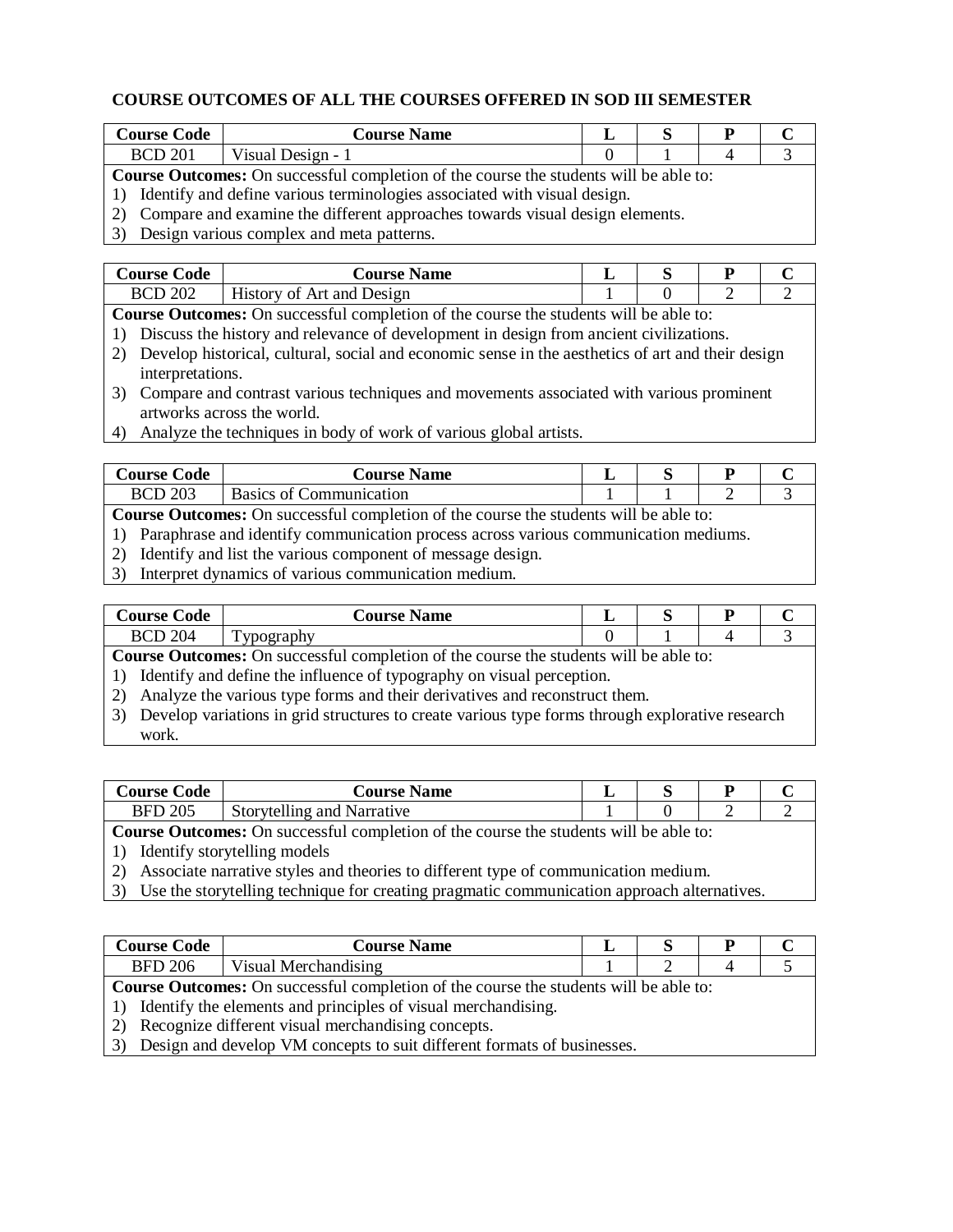| <b>Course Code</b> | <b>Course Name</b>                                                                                   |        | S | P |  |  |  |
|--------------------|------------------------------------------------------------------------------------------------------|--------|---|---|--|--|--|
| <b>BFD 201</b>     | Basics of Textile Design                                                                             | 0<br>4 |   |   |  |  |  |
|                    | <b>Course Outcomes:</b> On successful completion of the course the students will be able to:         |        |   |   |  |  |  |
|                    | Identify and define various terminologies associated with various textile materials and fabrics.     |        |   |   |  |  |  |
|                    | Distinguish between different types of fabric structures, their construction specifications and      |        |   |   |  |  |  |
|                    | methods employed in their manufacture.                                                               |        |   |   |  |  |  |
| 3)                 | Compare and examine the different approaches towards understanding/interpreting various              |        |   |   |  |  |  |
|                    | elements in fabric designs.                                                                          |        |   |   |  |  |  |
| 4                  | Design various motifs, motif placements, colour schemes and combinations.                            |        |   |   |  |  |  |
| 5)                 | Interpret the balance in the aesthetics and functionality of the textile materials and fabrics based |        |   |   |  |  |  |
|                    | on the end use/applicability.                                                                        |        |   |   |  |  |  |

| Course Code    | <b>Course Name</b>                     | . . | ຼ |   |  |
|----------------|----------------------------------------|-----|---|---|--|
| <b>BFD 202</b> | $\mathbf{v}$<br>Textiles<br>History of |     |   | - |  |

- 1) Discuss the history and relevance of development in textiles from ancient civilizations.
- 2) Develop historical, cultural, social and economic sense in the aesthetics of textiles and their design interpretations.
- 3) Compare and contrast various techniques and materials used in the manufacture of textile materials in India and across the world.
- 4) Analyze the techniques in textile art developed by various global artists

| . ode<br>course (               | <b>Course Name</b>                   |  |  |
|---------------------------------|--------------------------------------|--|--|
| <b>203</b><br><b>DED</b><br>DT. | Textile Weaves - Basic<br>Science of |  |  |

**Course Outcomes:** On successful completion of the course the students will be able to:

1) Identify and define the elements of weaves based on the fundamental principles of textile design.

2) Analyze the basic weaves and their derivatives and reconstruct them.

- 3) Develop variations in the weave structures and evaluate their features through research work.
- 4) Interpret and relate the weave structures based on end use/applications.
- 5) Infer from the practicality of the design of various weaves during their actual manufacturing on looms.

| Course Code       | <b>Course Name</b>                   |  |  |
|-------------------|--------------------------------------|--|--|
| 204<br><b>BFD</b> | Science of Textile Weaves - Advanced |  |  |

**Course Outcomes:** On successful completion of the course the students will be able to:

- 1) Identify and define the elements of weaves based on the fundamental principles of textile design.
- 2) Analyze the advanced weaves and their derivatives and reconstruct them.
- 3) Develop variations in the weave structures and evaluate their features through research work.
- 4) Interpret and relate the weave structures based on end use/applications.
- 5) Infer from the practicality of the design of various weaves during their actual manufacturing on looms.

| <b>Course Code</b>                                                                           | <b>Course Name</b>                                                                          |  |  | P |   |  |
|----------------------------------------------------------------------------------------------|---------------------------------------------------------------------------------------------|--|--|---|---|--|
| <b>BFD 205</b>                                                                               | Analytical Study of Fibres, Yarns & Fabrics                                                 |  |  | 2 | ∍ |  |
| <b>Course Outcomes:</b> On successful completion of the course the students will be able to: |                                                                                             |  |  |   |   |  |
|                                                                                              | 1) Develop an ability to identify different textile fibres, yarns and fabrics.              |  |  |   |   |  |
| 2)                                                                                           | Distinguish between the fibre families and yarn categories based on intrinsic and extrinsic |  |  |   |   |  |
| factors.                                                                                     |                                                                                             |  |  |   |   |  |
| 3)                                                                                           | Analyze the compositions and study the features of fibres, yarns and fabrics and apply the  |  |  |   |   |  |
|                                                                                              | knowledge to various end uses/applications.                                                 |  |  |   |   |  |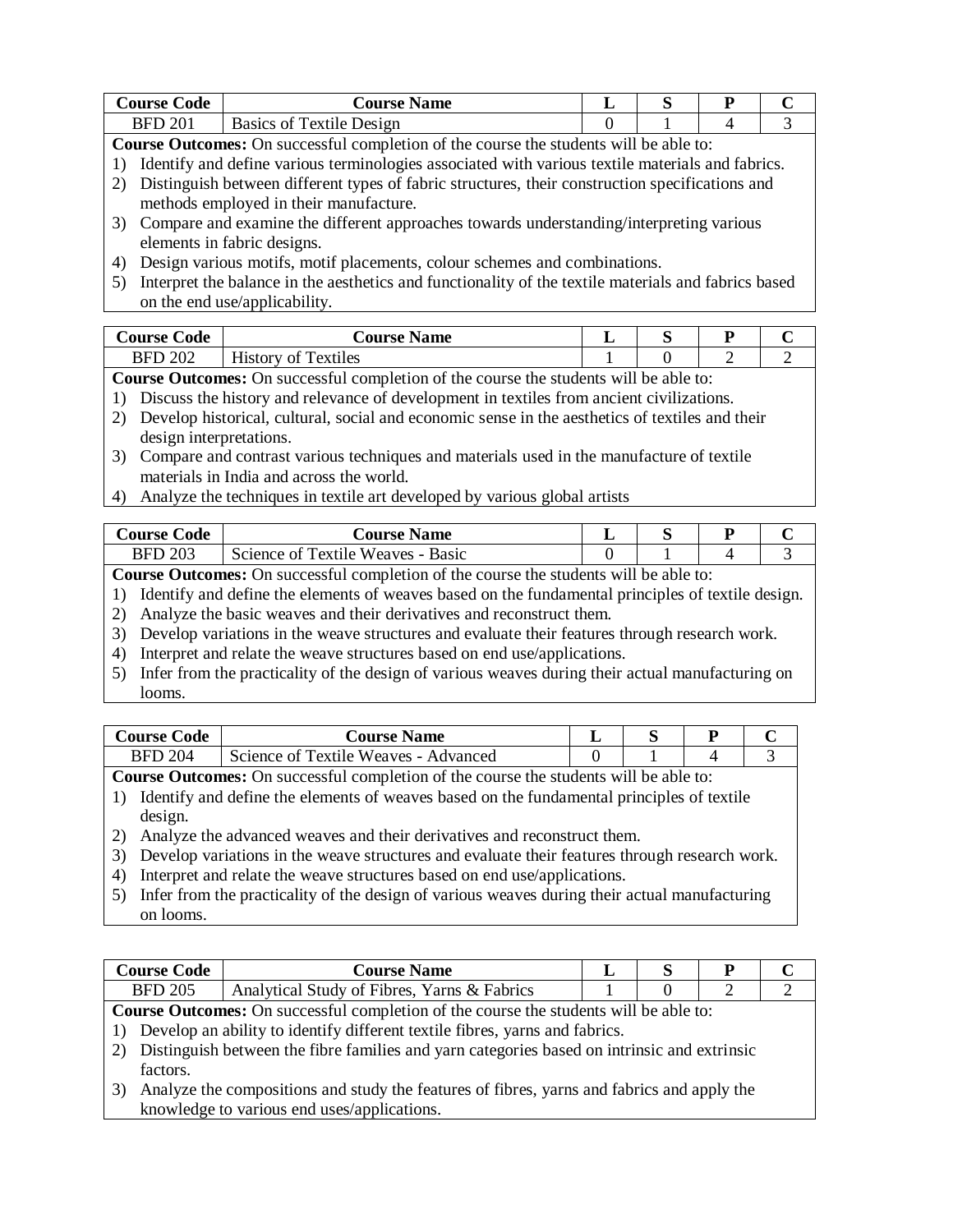| <b>Course Code</b> | <b>Course Name</b>         | $\sim$ | D |  |
|--------------------|----------------------------|--------|---|--|
| 206<br>BFD         | Digital Design Development |        |   |  |

1) Identify the elements and principles of design used in the digital creative processes.

- 2) Design and develop motifs, repeats and other structures using various software and digital tools.
- 3) Compare and contrast the history of the motifs, repeats and design elements from art and design histories.
- 4) Compose contemporary designs and compositions through effective use of digital media.
- 5) Apply the digital colour concepts effectively to produce realistic designs that are also commercially sustainable and practically viable in the long run.

| Course<br>ode      | <b>Course</b><br><b>Name</b> |  |   |  |
|--------------------|------------------------------|--|---|--|
| /207<br><b>BFD</b> | Theory<br>Colour             |  | ∼ |  |
|                    |                              |  |   |  |

**Course Outcomes:** On successful completion of the course the students will be able to:

1) Identify and define the significance of colours in image making.

2) Interpret the historical evolution of colours and techniques from the past methods and materials.

3) Define and describe different colour theories and the concepts behind them.

| Course C<br>∠ode | <b>Course Name</b>                       |          |  |
|------------------|------------------------------------------|----------|--|
| <u>רת חסם</u>    | n Drawing & Concepts<br>Des1gn           |          |  |
| -<br>$\sim$      | $\sim$ $\sim$<br>$\sim$ $\sim$<br>$\sim$ | .<br>- - |  |

**Course Outcomes:** On successful completion of the course the students will be able to:

- 1) Identify and define various terminologies associated with various types of technical drawings/Representative techniques used in the product design industry.
- 2) Generate ideas and would be skilled enough to represent through a set of skills like sketching, detailed drawing, orthographic projections, cut sections and rendering.
- 3) Communicate through technical CAD skills
- 4) Differentiate materials, textures and surfaces through representation techniques to depict their ideas.
- 5) Apply their ideas through representation techniques on paper.

| tourse t<br>.code                                                                                                                                                                                                                   | <b>Course Name</b>  |  |  |  |  |  |
|-------------------------------------------------------------------------------------------------------------------------------------------------------------------------------------------------------------------------------------|---------------------|--|--|--|--|--|
| 202<br><b>DDN</b><br>DΙ                                                                                                                                                                                                             | torm<br>volution of |  |  |  |  |  |
| and the contract of the contract of the contract of the contract of the contract of the contract of the contract of the contract of the contract of the contract of the contract of the contract of the contract of the contra<br>. |                     |  |  |  |  |  |

**Course Outcomes:** On successful completion of the course the students will be able to:

1) Discuss the history and relevance of development in forms from ancient civilizations.

- 2) Evaluate form based on historical, cultural, social and economic factors and develop a sense of aesthetics of forms/products and their design interpretations.
- 3) Compare and contrast various techniques and materials used in the manufacture of forms/sculptures/products and their materials in India and western world.
- 4) Analyze the techniques used in sculpture art and product design developed by various global artists.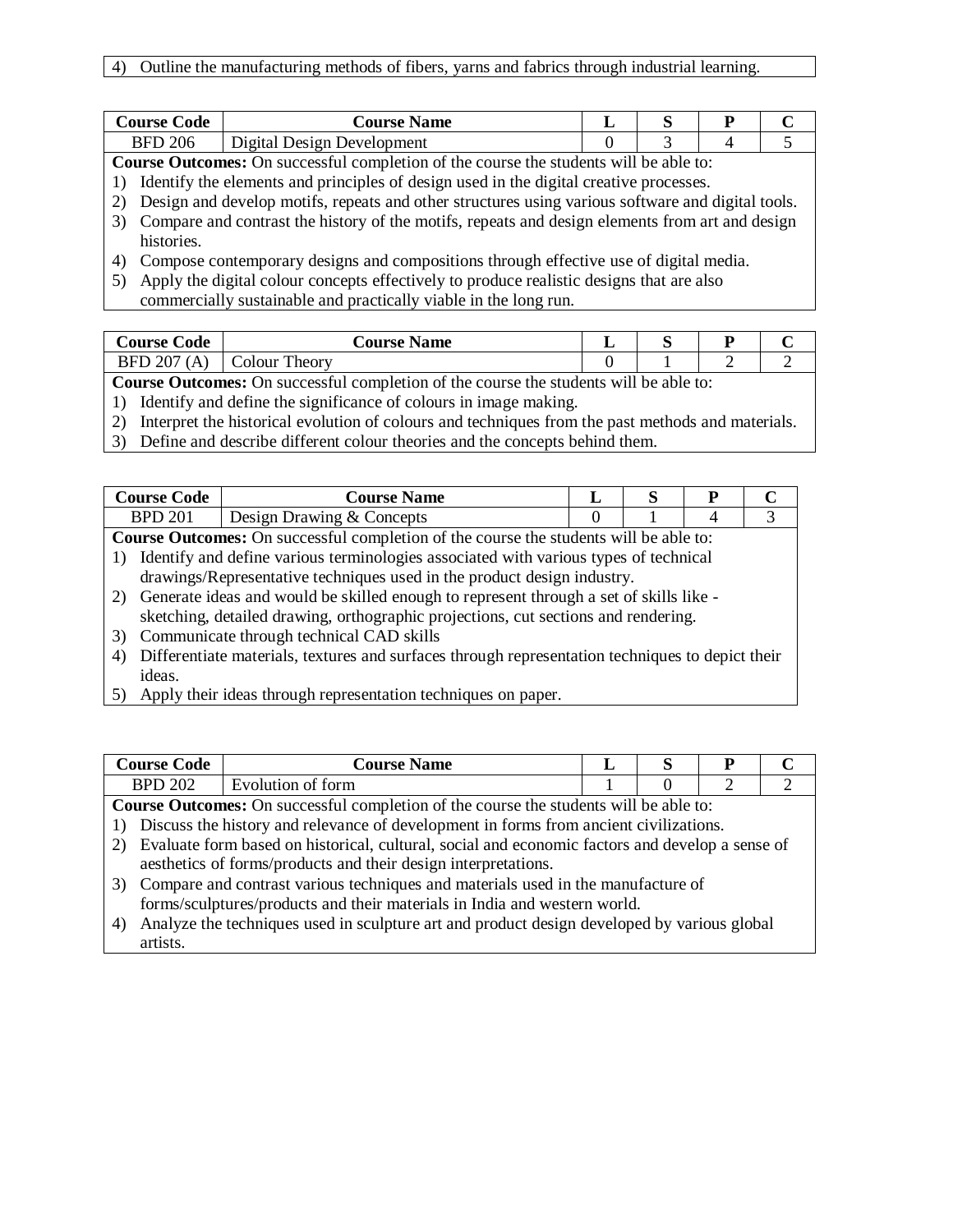| ∠ode<br>course (          | <b>Name</b><br><b>Course</b>     |  |  |
|---------------------------|----------------------------------|--|--|
| 203<br><b>DDN</b><br>ש וט | - Basic<br><b>Form Studies -</b> |  |  |

- 1) Identify and define the elements of forms based on the fundamental principles of product designs.
- 2) Analyze the form based on material, tools and technique used in design.
- 3) Develop variations of forms, structures and evaluate their features through research work.
- 4) Interpret and relate the elements of form, structures with the styles.
- 5) Create contexts for a form to suggest creative use.

| Course C<br>.`ode                                                                                                                                                                                                                                                                                                              | <b>Course Name</b>                       |  |  | ח |  |
|--------------------------------------------------------------------------------------------------------------------------------------------------------------------------------------------------------------------------------------------------------------------------------------------------------------------------------|------------------------------------------|--|--|---|--|
| 204<br>DDD                                                                                                                                                                                                                                                                                                                     | Tonstructions and Processes<br>Materials |  |  |   |  |
| $1111$ 11<br>$\mathcal{C}$ and $\mathcal{C}$ and $\mathcal{C}$ and $\mathcal{C}$ and $\mathcal{C}$ and $\mathcal{C}$ and $\mathcal{C}$ and $\mathcal{C}$ and $\mathcal{C}$ and $\mathcal{C}$ and $\mathcal{C}$ and $\mathcal{C}$ and $\mathcal{C}$ and $\mathcal{C}$ and $\mathcal{C}$ and $\mathcal{C}$ and $\mathcal{C}$ and |                                          |  |  |   |  |

- **Course Outcomes:** On successful completion of the course the students will be able to:
- 1) Identify and define the materials and their properties based on the fundamental principles of design.
- 2) Analyze the materials, their properties and their derivatives and reconstruct them for the design concept.
- 3) Develop variations of materials with a different set of properties and evaluate their features through research work.
- 4) Interpret and relate the materials, tools and techniques based on end use/applications.
- 5) Infer from the practicality of the design and various material compositions in actual, through hands on skills.

| Course C<br>bode | <b>Course Name</b>            |  |  |
|------------------|-------------------------------|--|--|
| BPD 205          | Design processes and thinking |  |  |

**Course Outcomes:** On successful completion of the course the students will be able to:

1) Develop an ability to find design opportunities through design research methods.

2) Understand the design processes practiced across the world.

- 3) Analyze and evaluate the data, form and the final outcome based on set parameters and the various end uses/applications.
- 4) Outline the manufacturing methods of product and production process through industrial learning.

| <b>Course Code</b>      | <b>Course Name</b>                |  |  |
|-------------------------|-----------------------------------|--|--|
| 206<br>BPD <sup>-</sup> | Simple Product Design & Prototype |  |  |
| --                      |                                   |  |  |

**Course Outcomes:** On successful completion of the course the students will be able to:

1) Identify the elements and principles of design used in the creative design processes.

- 2) Design and develop forms, finishes and solutions to solve the problem using, hands on techniques, various software and digital tools.
- 3) Compare and contrast the forms, functions and design elements in the product design domain.
- 4) Develop contemporary designs and compositions through intense research process and effective use of digital media.
- 5) Apply the practical and digital tools effectively to produce realistic designs those are also commercially sustainable and practically viable in the long run.

| Code<br>∪ourse ( | <b>Course Name</b>          |  |  |
|------------------|-----------------------------|--|--|
| <b>BPD 207</b>   | <b>Basics of ergonomics</b> |  |  |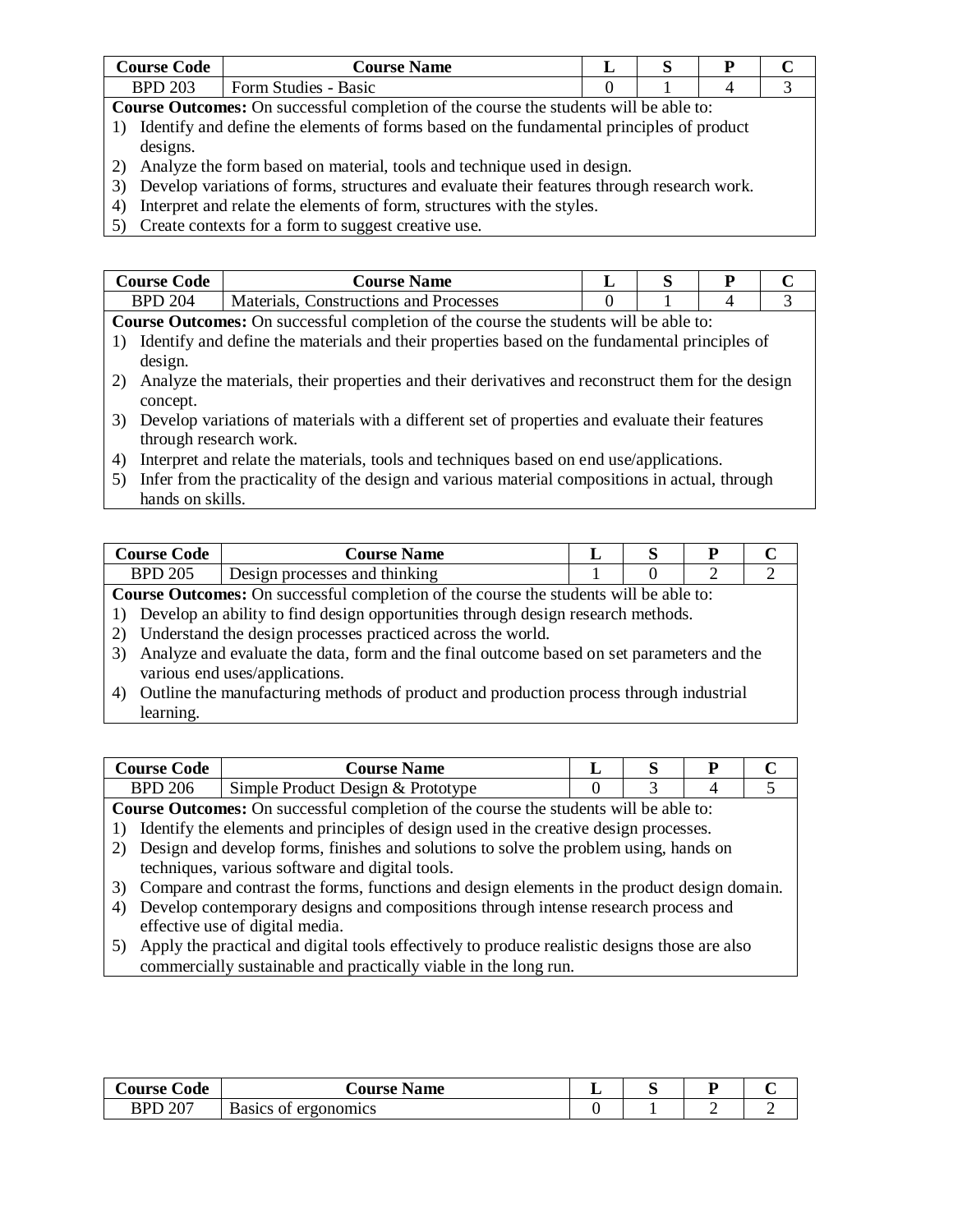- 1) Identify and define the significance of ergonomics in the product design.
- 2) Interpret the historical evolution of forms and materials used in products on the basis of ergonomics.
- 3) Define and describe different theories and the concepts behind the various types/sizes available in the market.
- 4) Develop new forms for better solutions to save human efforts.

| <b>Course Code</b>                                                                           | <b>Course Name</b>                          |  |  |  |  |
|----------------------------------------------------------------------------------------------|---------------------------------------------|--|--|--|--|
| <b>BSD 201</b>                                                                               | Design Studio: Form & Space/ Foundations in |  |  |  |  |
|                                                                                              | Spatial Language                            |  |  |  |  |
| <b>Course Outcomes:</b> On successful completion of the course the students will be able to: |                                             |  |  |  |  |

1) Show an awareness of the relevance of form and space in 3D Design.

- 2) Apply basic principles of form and space in the generation of 3D solids and the development of spatial enclosure.
- 3) Synthesize and develop integrated design solutions.
- 4) Produce a variety of concept and finished physical models.

| Course Code | <b>Course Name</b>                           |  |  |
|-------------|----------------------------------------------|--|--|
| BSD 202     | History of Design (Architecture & Interiors) |  |  |

**Course Outcomes:** On successful completion of the course the students will be able to:

- 1) Describe design and social change, drawing upon key theorists.
- 2) Assess the role of mechanization in the establishment of modern design practice.
- 3) Demonstrate a basic comprehension of changing values and tastes in the history of design and articulate their contemporary relevance.
- 4) Formulate and critique of so called Design Classics.
- 5) Apply a method of investigation and analysis to the study of designed objects

| <b>Course Code</b>                                                                           | <b>Course Name</b>                                                                      |  | S | P        |               |  |
|----------------------------------------------------------------------------------------------|-----------------------------------------------------------------------------------------|--|---|----------|---------------|--|
| <b>BSD 203</b>                                                                               | Material Technology-I (Materials and                                                    |  | 2 | $\theta$ | $\mathcal{R}$ |  |
|                                                                                              | applications)                                                                           |  |   |          |               |  |
| <b>Course Outcomes:</b> On successful completion of the course the students will be able to: |                                                                                         |  |   |          |               |  |
| Identify the Basic materials used in construction and to understand the methods of           |                                                                                         |  |   |          |               |  |
| construction techniques.                                                                     |                                                                                         |  |   |          |               |  |
| Employ the various materials while highlighting the current trends and innovations in        |                                                                                         |  |   |          |               |  |
|                                                                                              | architectural and interior projects.                                                    |  |   |          |               |  |
|                                                                                              | Apply appropriate materials for various spaces in architectural design and interiors of |  |   |          |               |  |

3) Apply appropriate materials for various spaces in architectural design and interiors of buildings.

| <b>Course Code</b>                                                                           | <b>Course Name</b>                                                                            |  |  |  |  |
|----------------------------------------------------------------------------------------------|-----------------------------------------------------------------------------------------------|--|--|--|--|
| <b>BSD 204</b>                                                                               | Computer Aided Design and Drafting                                                            |  |  |  |  |
| <b>Course Outcomes:</b> On successful completion of the course the students will be able to: |                                                                                               |  |  |  |  |
| 1) Define the fundamentals of CAD and the application of Tools.                              |                                                                                               |  |  |  |  |
| 2) Demonstrate good amount of knowledge in drawing, printing and publishing                  |                                                                                               |  |  |  |  |
| 3) Locate the Technical specifications, sections, notes etc in the drawing.                  |                                                                                               |  |  |  |  |
|                                                                                              | 4) Produce fully dimensioned sectional and assembly technical drawings of a product component |  |  |  |  |

5) Illustrate an exploded product view with parts and materials listing

| ∠ode<br><b>Course</b> € | <b>Course Name</b>                  | ຼ |  |
|-------------------------|-------------------------------------|---|--|
| 205<br>BSD              | $\mathbf{r}$<br>echnical<br>Drawing |   |  |